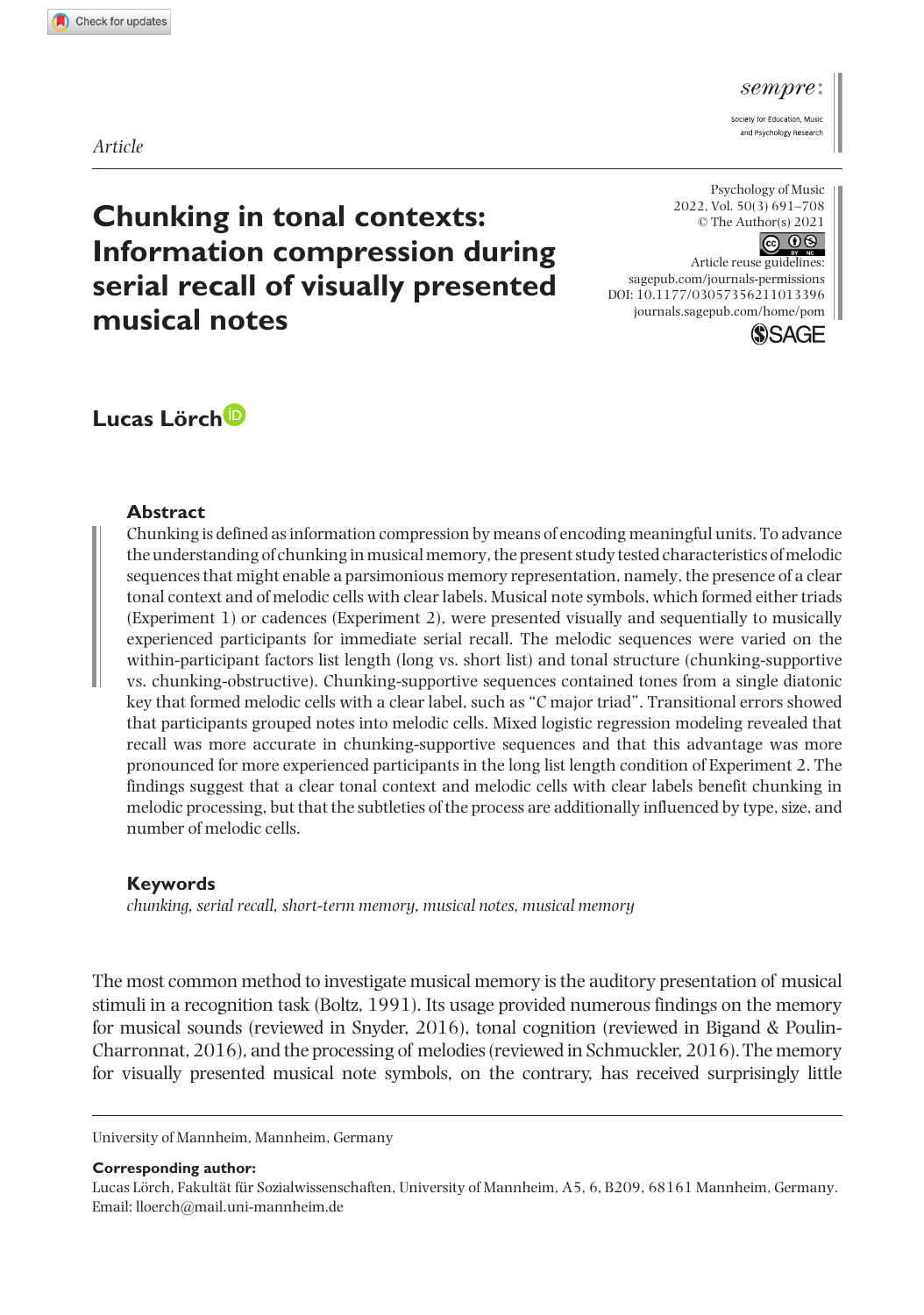attention in the literature. One reason for this might be that the auditory presentation of music appears to be more natural and ecologically valid than the presentation of musical notes. However, a downside of using musical sound as an experimental stimulus is its multidimensional and complex nature, that might hinder the isolated analysis of specific cognitive processes.

One theoretic notion that appears repeatedly in the research on musical memory is the concept of *chunking*. The prevalent notion of chunking in cognitive psychology is that it denotes a compression of information in memory as a result of an automatic detection of meaningful structure (Mathy & Feldman, 2012). In music cognition, though, chunking is often rather conceived as a process of perceptual grouping (Bregman, 1990; Dowling, 1973). In his review on memory for music, Snyder (2016) writes "the first step in a listener's construction of the form of a piece of music is the segmentation or chunking of the musical surface" (p. 114).

Discussing the multiple meanings of the term "chunking", Gobet et al. (2016) suggested that segmentation and information compression need to be distinguished. Segmentation denotes an organization of information during encoding. This might facilitate access to the encoded information during recall. As such, segmentation does not rely on prior knowledge. For example, a musician might segment a sequence of notes into phrases and then use these phrases as cues to access the notes during recall. Information compression, though, is rather associated with using long-term knowledge to encode information in a different, more parsimonious manner. For example, if a sequence of notes corresponds to an etude a musician recently practiced, she might encode this sequence as "Etude in C#". During recall, she might use her long-term knowledge on this etude to retrieve the single notes. As chunking has mainly been understood as a process of segmentation in the context of musical memory, there is a huge body of research on ways in which musical sounds are segmented (Deutsch, 2013), but rather limited knowledge on the compression of musical information.

Based on these considerations, the main motivation of the present study is twofold. First, it aims to contribute to the limited knowledge on memory for visually presented musical note symbols. Second, it strives to develop a more sophisticated understanding of chunking in musical information processing that combines ideas and methods from cognitive psychology with those of tonal cognition and melodic processing.

### *Memory for visually presented musical notes*

In past studies on the recall of visually presented musical notes, musical experience was positively associated with recall accuracy (Meinz & Salthouse, 1998). Moreover, Halpern and Bower (1982) and Kalakoski (2007) found that the presence of a well-formed musical structure interacted with musical experience in their influence on recall accuracy. While well-formed musical stimuli were recalled more accurately in general, the advantage was more pronounced for more experienced participants.

The present study used these findings as a starting point but aimed to improve the understanding of chunking by providing a more detailed understanding of what constitutes a wellformed musical structure. Halpern and Bower (1982) and Kalakoski (2007) did not describe the employed musical structures in a formal way. To create their stimuli, Halpern and Bower (1982) asked professional musicians to write "good" melodies; Kalakoski (2007) used children's songs. Accordingly, well-formed musical structure in their studies resulted from the intuition of composers. While this intuition might be based on formal rules, these rules were not made explicit. Therefore, it is unclear which specific attributes made the musical stimuli wellstructured. The present study provides one approach for an explicit definition of well-formed musical structure by creating melodic sequences based on formal rules.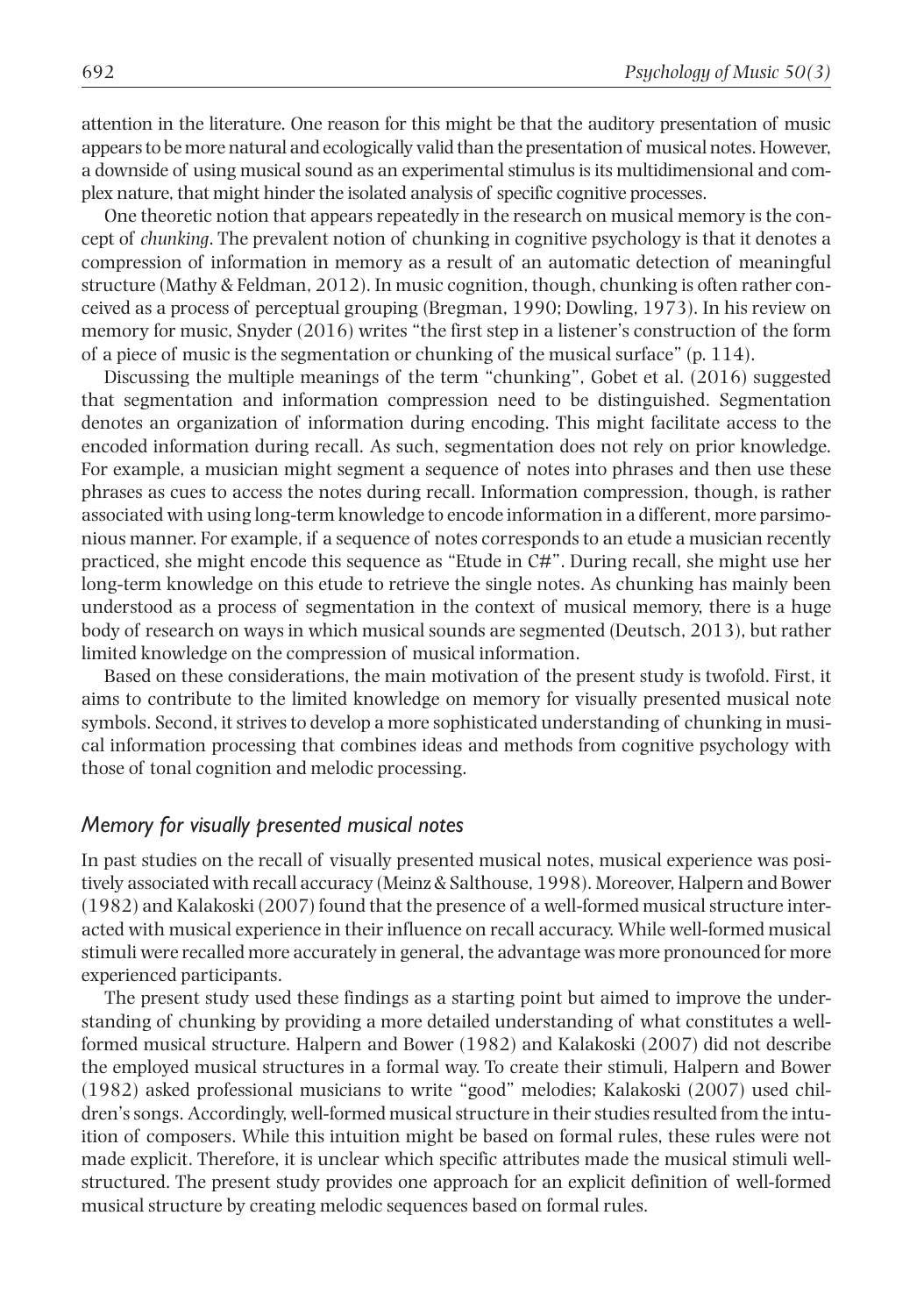## *Chunking in musical information processing*

Chunking is generally defined as the compression of information during encoding, resulting from the automatic detection of known structures (Mathy & Feldman, 2012). Based on these detected structures, multiple pieces of information are encoded as single, meaningful units (Miller, 1956). This process reduces the load on working memory and hence enables superior recall (Thalmann et al., 2018).

In her study on chunking during processing of musical sound, Deutsch (1980) presented melodic sequences with a hierarchical melodic structure and random sequences consisting of the same notes to musically experienced participants. The structure of the hierarchical stimuli was strictly rule-based: one rule defined a sequence of root notes on a hierarchically higher level; another rule defined how these root notes were extended to form melodic cells on a hierarchically lower level. After participants listened to the melodic sequences, they had to recall them by writing down musical notes. Results showed that recall was superior in hierarchical stimuli. Deutsch (1980) concluded that chunking in music processing is supported by the presence of a systematic tonal structure. Such a structure allows to detect underlying rules and utilize them to represent the pitch information in a more compressed form. If the tonal structure is random, on the contrary, there is no rule that can be detected and hence, information compression is less effective.

However, besides this general effect of systematic compared to random tonal structures, little is known about more specific features of melodic sequences that foster chunking. There are many kinds of systematic tonal structures and the present study is based on the notion that some are more beneficial for chunking than others. To approach this issue, I compared systematically ill-structured with systematically well-structured melodic sequences. Well-structured sequences corresponded to musicians' knowledge of music theory and to their musical experience. More specifically, they (1) resided within a clearly recognizable tonal context and (2) contained melodic cells with clear labels within this tonal context. I expected that these features would foster chunking.

The beneficial effect of the former feature has been empirically supported by the finding that the presence of a tonal context supported the recognition of musical sound (Cuddy et al., 1979; Dewar et al., 1977). Theoretically, this notion is based on the model of musical activation (Bharucha, 1987). The model describes how the initial tones of a melody selectively activate tones and chords of the keys they belong to (Bigand & Poulin-Charronnat, 2016). Accordingly, I argue that if the beginning of a melody activates a key in which the whole melody can be represented, relevant information can be accessed rapidly and information compression is facilitated.

The latter claim, that chunking is supported by the presence of melodic cells with a clear verbal label, has been empirically supported by the finding that the presence of major triads starting on the tonic of a given key supported the memory for musical sounds (Croonen, 1991). Discussing Miller's famous article on chunking, Shiffrin and Nosofsky (1994) claimed that "a chunk is a pronounceable label that may be cycled within short-term memory" (p. 360). If the meaning of such a label is known to the individual, it might be used to represent its single elements in a parsimonious manner and access them during retrieval. Hence, I claim that while there might be other factors that support chunking in musical memory, the compression of musical information is supported if a melody contains melodic cells with a clear label, such as "C major triad".

In this article, I present two experiments which were created to test this theoretic conception of chunking in melodic processing. Both employed a serial recall task with sequentially presented musical note symbols. The stimuli of Experiment 1 consisted of three-note arpeggiated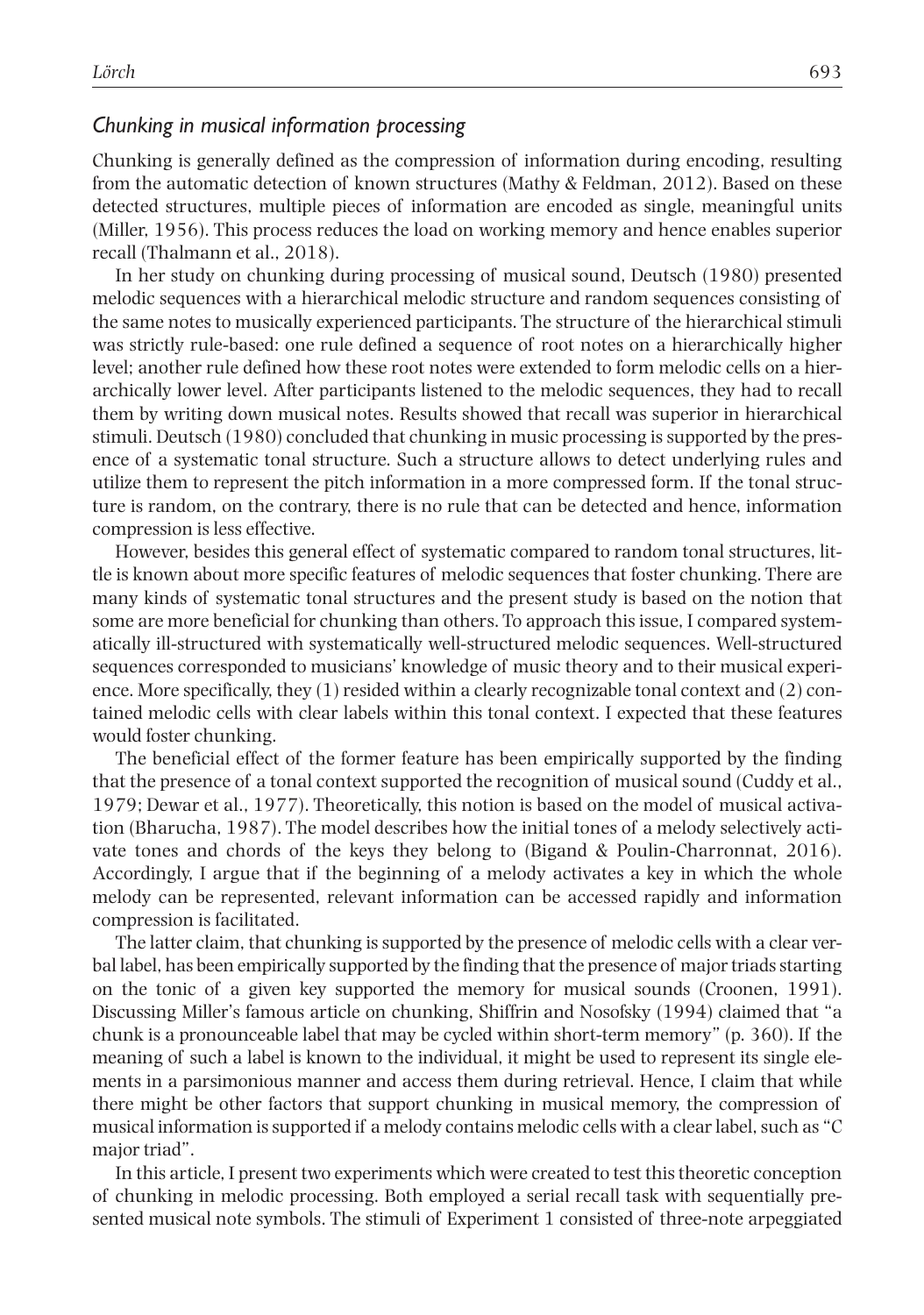triads, those of Experiment 2 consisted of four-note cadences. Henceforth, I will call these stimuli *triadic sequences* and *cadential sequences*, respectively. In both experiments, the tonal structure of melodic sequences was manipulated in order to support or hinder chunking with respect to the theoretical considerations presented above. *Chunking-supportive* sequences could be represented in a clearly recognizable tonal context, as they contained notes from a single diatonic key, started on the tonic of this key, and adhered to the conventions of the usage of accidentals in that key. In addition, items of this type consisted of melodic cells with a clear label, such as "major triad" or "authentic cadence". *Chunking-obstructive* sequences could not be represented in a clearly recognizable tonal context as they contained notes from multiple harmonic minor (rather than diatonic) keys, did not start on the tonic notes of these keys, and violated conventions about enharmonic spelling in the respective keys. Finally, melodic cells in these sequences did not have clear labels.

I hypothesized that the presence of chunking-supportive melodic structures and the musical experience of the participants would have main and interacting effects on the serial recall accuracy. In line with previous findings (Halpern & Bower, 1982; Kalakoski, 2007; Kauffman & Carlsen, 1989; Meinz & Salthouse, 1998), I expected musical experience to have a positive effect on serial recall accuracy; in line with the theoretical considerations presented above, I expected chunking-supportive sequences to be recalled more accurately than chunkingobstructive sequences. As chunking is dependent on musical knowledge resulting from musical experience, I expected to find an additional advantage in chunking-supportive sequences for more experienced participants.

## **Method**

## *Procedure*

As both experiments are based on the same theoretic idea, use similar methods, and test analogous hypotheses, they will be presented not one after another, but in parallel. Both experiments were administered as online studies via the platform Unipark [\(https://www.unipark.com\)](https://www.unipark.com). Their procedure was identical. After participants gave informed consent, instructions were presented. Participants were informed that they would have to memorize the pitches of sequentially and visually presented quarter note symbols. They were also informed that the accidentals in the stimuli only affected the current note. The presence of systematic tonal structures was not mentioned in the instructions. Then, two training trials with random tones and the 32 randomly ordered trials of the recall task followed. One trial of the recall task consisted of a fixation cross (2,000ms) followed by a series of single note symbols on a single-line staff in treble clef. Each note was presented for 1,000ms and in between notes, there was a 500ms inter-stimulus interval. Notes disappeared after presentation and subsequent notes appeared at the exact same horizontal position. Staff and clef were visible the whole time. After the last note of a trial, a prompt appeared, asking participants to scroll down and give their answer. For each serial position, a drop-down menu with note names was provided in which participants selected the note name they deemed correct at the given position. In case participants recalled the note symbol but did not know the respective note name, an image above the drop-down menus was presented that depicted all relevant note symbols together with their names. As the drop-down menus for all notes of one trial were depicted on the same web page, participants could choose the order in which they indicated their answers (e.g., starting with the last note).

After the recall task, the German version of the Gold Musical Sophistication Index (Gold-MSI) was administered (Schaal et al., 2014). I used the global scale of this questionnaire which is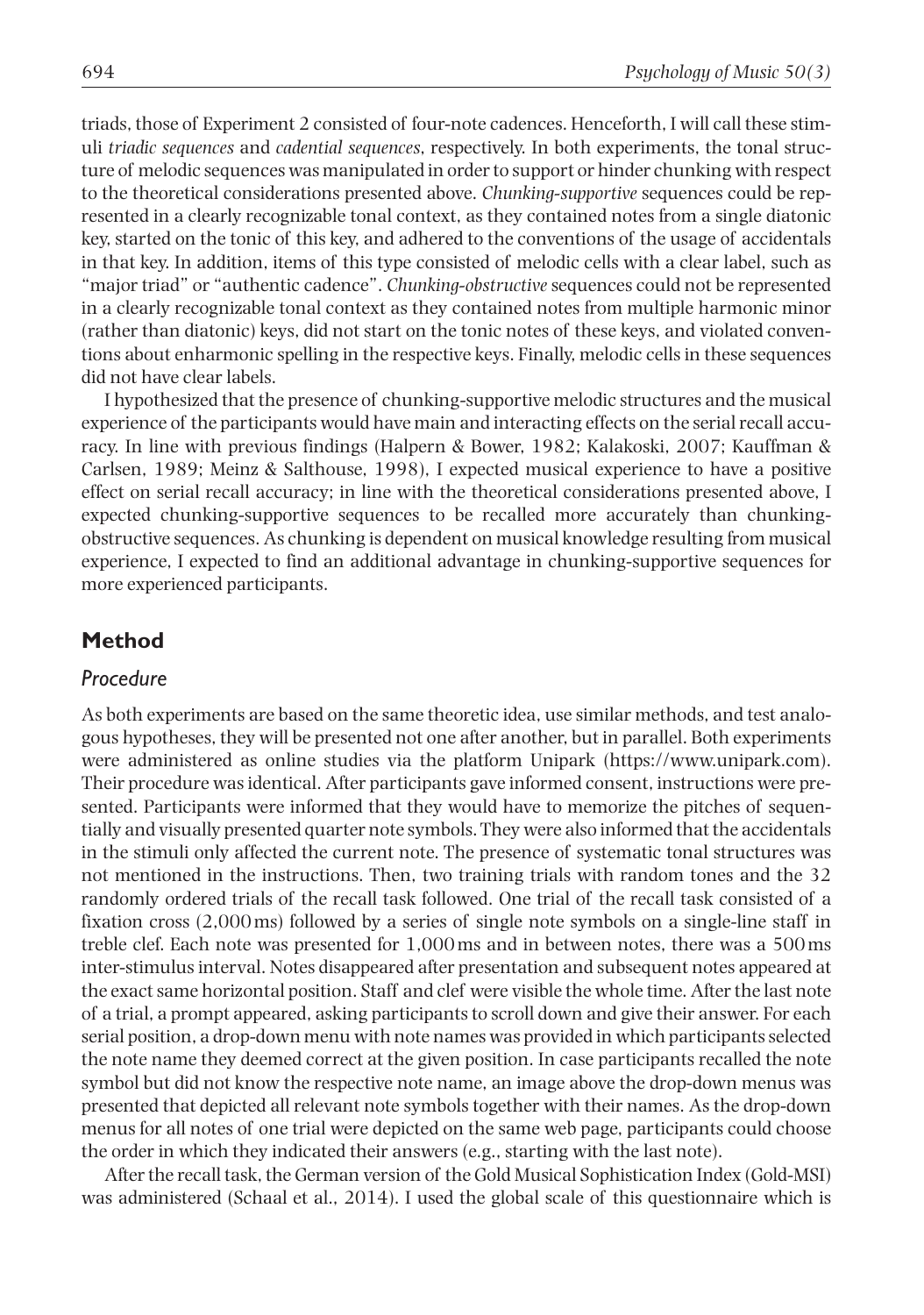termed *general musical sophistication* as the indicator of musical experience in all analyses. Finally, demographic data were collected. The experiment was advertised via Email and in social media groups. The advertisement called for participants who were able to identify note symbols or to play notes on an instrument. Participants did not receive any compensation for taking part in the study. The experiment was conducted in full accordance with the Code of Ethics of the World Medical Association (Declaration of Helsinki) as well as with German data privacy laws.

## *Design*

In both experiments, the design was defined by two within-participant factors, namely, *tonal structure* (chunking-supportive vs. chunking-obstructive) and *list length* (6-note vs. 9-note in Experiment 1; 4-note vs. 8-note in Experiment 2). The number of trials was not constant across conditions, but the short list length conditions employed a larger number of trials (ten trials) than the long list length conditions (six trials). The purpose of this was to avoid that participants would get frustrated by the difficult task and abort the experiment. The design of the two experiments with exemplary items, the number of trials and the mean number of accidentals in each condition can be found in Table 1. Both studies were preregistered on aspredicted.org. The preregistrations can be found under<https://aspredicted.org/rz6qt.pdf> and<https://aspredicted.org/xn2my.pdf>.

## *Material*

The procedure to create the memoranda of each trial consisted of three steps: (1) choose the first note of each trial; (2) choose further root note(s) with respect to the initial note; and (3) complete the melodic cells with respect to each root note. These three steps and the rules they followed are depicted in Table 2. In both experiments, only notes between B3 and Ab5 in treble clef were used. As can be seen in Table 2, the first notes of the trials were parallel between experiments and between the chunking-supportive and chunking-obstructive condition. In the chunking-supportive condition, the initial note defined the key on which this melodic sequence was based.

The rules for the second step, which was the selection of root notes with respect to the initial note, varied between experiments and conditions. In order to create a clear tonal context in chunking-supportive items, the Scale Steps IV and V of the major key defined by the initial note were used as root notes. In the final step of the creation of melodic sequences, root notes were extended to create melodic cells. In the chunking-supportive condition, root notes were extended by major triads (Experiment 1) or authentic cadences (Experiment 2). In the chunking-obstructive condition, triads and cadences with intervals of 8 and 9 semitones to the root notes were created. This was done as these intervals are not part of the diatonic scale and as the resulting melodic cells do not have a clear, conventional label. In addition to the rules presented in Table 2, there was one further systematic difference between conditions, which referred to the use of accidentals. In the chunking-supportive condition, accidentals were in coherence with the conventions for the given key, while in the chunking-obstructive condition, these conventions were violated, assuming one of the possible interpretations in harmonic minor.

To finalize the stimuli, note images of the melodic sequences were created with the program Forte 7 Basic [\(https://www.fortenotation.com/en/\)](https://www.fortenotation.com/en/) and then graphically altered with the program GIMP [\(https://www.gimp.org/](https://www.gimp.org/)). The indication of meter and bar lines were removed and the staff with a 20  $\times$  60 pixels single note was positioned in the center of a 640  $\times$  420 pixels white image. All single images of each trial were compiled into an animated GIF file which was used in the online experiment. All stimuli, the raw data, and the analysis code of the present experiment can be found in the Online Supplemental Material.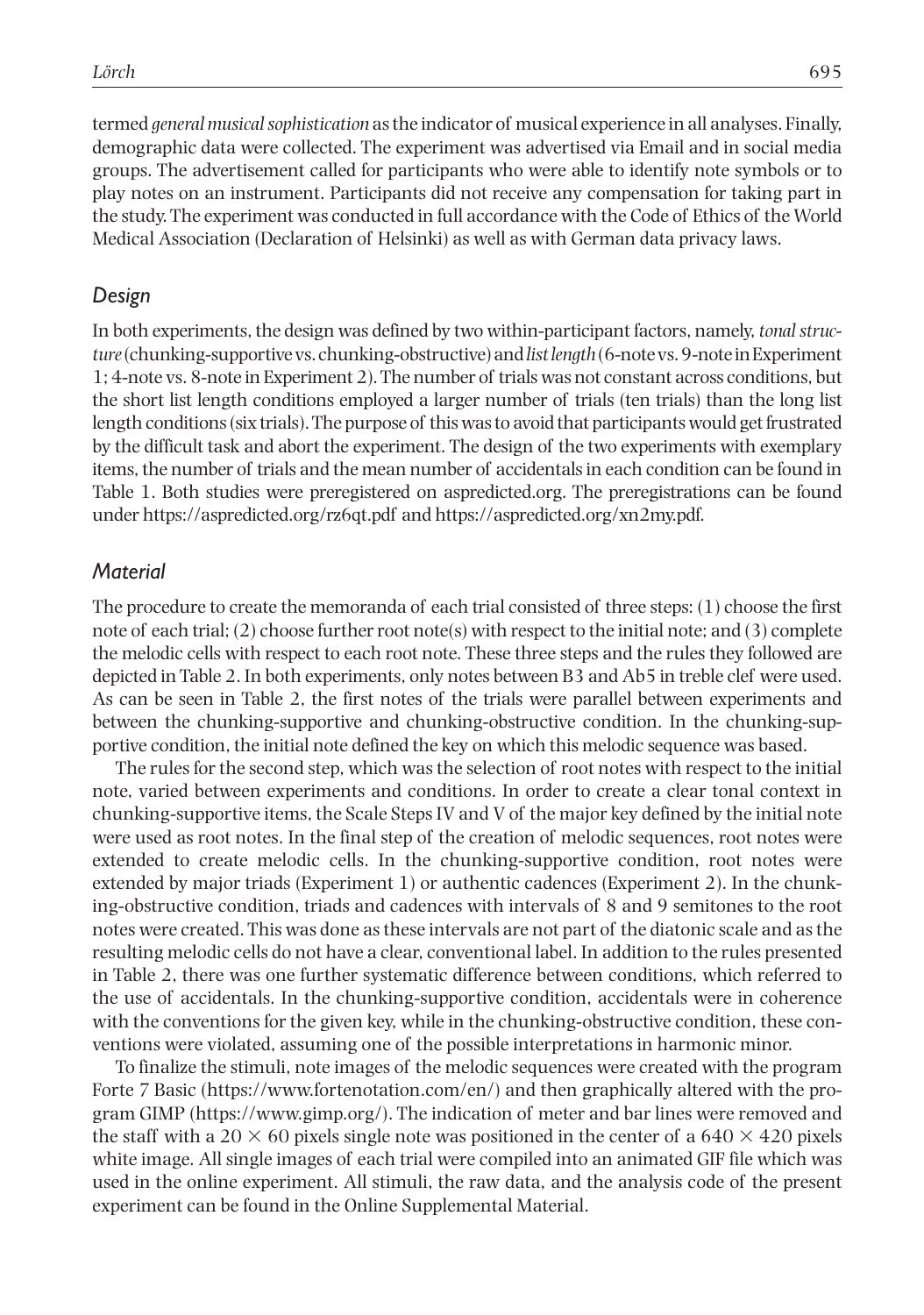| Experiment                 | List length | Chunking-supportive                                                                                            | Chunking-obstructive                                                                                                                  |
|----------------------------|-------------|----------------------------------------------------------------------------------------------------------------|---------------------------------------------------------------------------------------------------------------------------------------|
| Experiment 1<br>- triads   | 6-note      |                                                                                                                |                                                                                                                                       |
|                            |             | Number of trials: 10<br>Mean number of accidentals: 2.4                                                        | Number of trials: 10<br>Mean number of accidentals: 2.5                                                                               |
|                            | 9-note      |                                                                                                                |                                                                                                                                       |
|                            | 4-note      | Number of trials: 6<br>Mean number of accidentals: 3.83                                                        | Number of trials: 6<br>Mean number of accidentals: 3.66                                                                               |
| Experiment 2<br>- cadences |             |                                                                                                                |                                                                                                                                       |
|                            | 8-note      | Number of trials: 10<br>Mean number of accidentals: 1.6                                                        | Number of trials: 10<br>Mean number of accidentals: 1.6                                                                               |
|                            |             |                                                                                                                |                                                                                                                                       |
|                            |             | Number of trials: 6<br>Mean number of accidentals: 3.83                                                        | Number of trials: 6<br>Mean number of accidentals: 3.33                                                                               |
| Characteristics            |             | Contain tones from a single diatonic<br>key                                                                    | Contain tones from multiple non-<br>diatonic keys                                                                                     |
|                            |             | Start on tonic of that key<br>Adhere to conventions of<br>accidentals used<br>Melodic cells have a clear label | Do not start on tonic of these keys<br>Do not adhere to conventions of<br>accidentals used<br>Melodic cells do not have a clear label |

#### **Table 1.** Experimental Design.

The cells contain one exemplary stimulus, as well as the number of trials and the mean number of accidentals in the respective condition. The depicted notes were presented sequentially at the same horizontal position.

## *Participants*

Table 3 depicts the characteristics of the samples. The mean scores on the Gold-MSI global scale were about 1 standard deviation above the mean of the norm sample (Gold-MSI norm sample:  $M = 70.41$ ;  $SD = 19.94$ ; Schaal et al., 2014). They corresponded to the 85<sup>th</sup> and 80<sup>th</sup> percentile of the norm sample in Experiment 1 and Experiment 2, respectively. Hence, although I addressed musically literate persons in general when advertising the study, both samples can be considered highly musically experienced.

## **Results**

## *Exclusion of participants*

For both experiments, four exclusion criteria were preregistered. According to these criteria, participants were excluded from further analyses (1) if they completed less than half of the recall task or of the Gold-MSI questionnaire; (2) if they completed the recall task with unrealistically short answering times (6-note:  $\leq$ 15 s; 9-note:  $\leq$ 25 s; 4-note:  $\leq$ 12 s; 8-note:  $\leq$ 22 s); (3) if their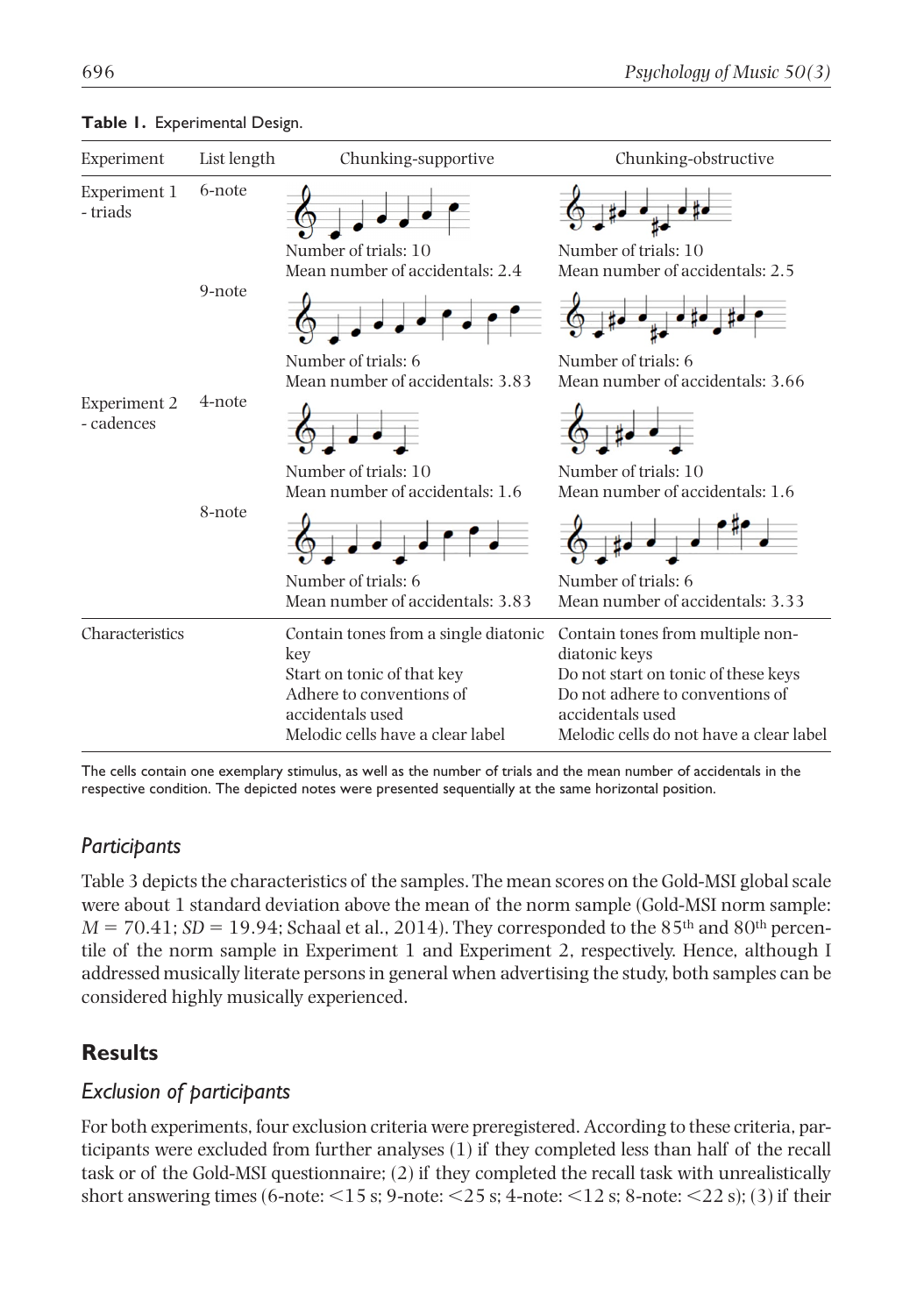| Step and exemplary item                           | Condition                                  | Experiment 1 - triads                                 | Experiment 2 - cadences |  |  |  |
|---------------------------------------------------|--------------------------------------------|-------------------------------------------------------|-------------------------|--|--|--|
| 1. Choose the initial note<br>for each trial      | Short list length                          | The 10 trials started on the notes between C4 and A4  |                         |  |  |  |
|                                                   | Long list length                           | The 6 trials started on the notes between Bb3 and Eb4 |                         |  |  |  |
| 2. Choose further root<br>note(s) with respect to | Short list length/<br>chunking-supportive  | $+5$ semitones                                        |                         |  |  |  |
| the initial note                                  | Long list length/                          | $+5$ semitones                                        | $+7$ semitones          |  |  |  |
|                                                   | chunking-supportive                        | $+7$ semitones                                        |                         |  |  |  |
|                                                   | Short list length/<br>chunking-obstructive | $+1$ semitones                                        |                         |  |  |  |
|                                                   | Long list length/                          | $+1$ semitones                                        | $+9$ semitones          |  |  |  |
|                                                   | chunking-obstructive                       | $+2$ semitones                                        |                         |  |  |  |
| 3. Complete the melodic                           | Chunking-supportive                        | $+4$ semitones                                        | $+5$ semitones          |  |  |  |
| cell(s) with respect to                           |                                            | $+7$ semitones                                        | $+7$ semitones          |  |  |  |
| the root $note(s)$                                |                                            | (major triad)                                         | $+0$ semitones          |  |  |  |
|                                                   |                                            |                                                       | (authentic cadence)     |  |  |  |
|                                                   | hunking-obstructive                        | $+8$ semitones                                        | $+8$ semitones          |  |  |  |
|                                                   |                                            | $+9$ semitones                                        | $+9$ semitones          |  |  |  |
|                                                   |                                            |                                                       | $+0$ semitones          |  |  |  |

#### **Table 2.** Creation of Melodic Sequences.

The depicted exemplary item is a 9-note chunking-supportive triadic sequence.

| Measure               | Experiment 1 - triads                                                               | Experiment 2 - cadences                                         |  |  |
|-----------------------|-------------------------------------------------------------------------------------|-----------------------------------------------------------------|--|--|
| Sample size           | 87                                                                                  | 73                                                              |  |  |
| Age                   | $M = 31.53$ ; $SD = 13.44$ ;<br>$min = 18; max = 74$                                | $M = 28.59$ ; $SD = 14.22$ ;<br>$min = 18; max = 76$            |  |  |
| Sex                   | 60 female: 26 male                                                                  | 44 female: 27 male                                              |  |  |
| Occupation            | 41 students (9 music, 31 other subjects)<br>46 employed (20 professional musicians, | 47 students (7 music students, 40)<br>other subjects)           |  |  |
|                       | 26 other professions)                                                               | 25 employed (3 professional<br>musicians, 22 other professions) |  |  |
| Gold-MSI global scale | $M = 93.56$ ; $SD = 13.87$ ;<br>$min = 58$ ; $max = 123$                            | $M = 88.6$ ; $SD = 15.13$ ;<br>$min = 55$ ; $max = 114$         |  |  |

#### **Table 3.** Characteristics of the Samples.

Gold-MSI: Gold Musical Sophistication Index. In Experiment 1, one participant did not indicate sex, age, and occupation. In Experiment 2, there were 2, 3, and 1 missing values on the variables sex, age, and occupation, respectively.

mean recall accuracy was below a critical value, which was defined as the median minus 2.5 times the median absolute deviation (Leys et al., 2013); or (4) if they gave the same answer to all items of the Gold-MSI questionnaire. Criteria 1 and 4 did not lead to the exclusion of any participants; criteria 2 and 3 led to the exclusion of eight and six participants in Experiment 1 and Experiment 2, respectively. The mean proportion of correctly recalled notes of participants excluded due to Criterion 2 was between 0.06 and 0.48. Hence, the fast answering times of the participants excluded due to this criterion probably were not a result of highly proficient performance, but of thoughtless answering.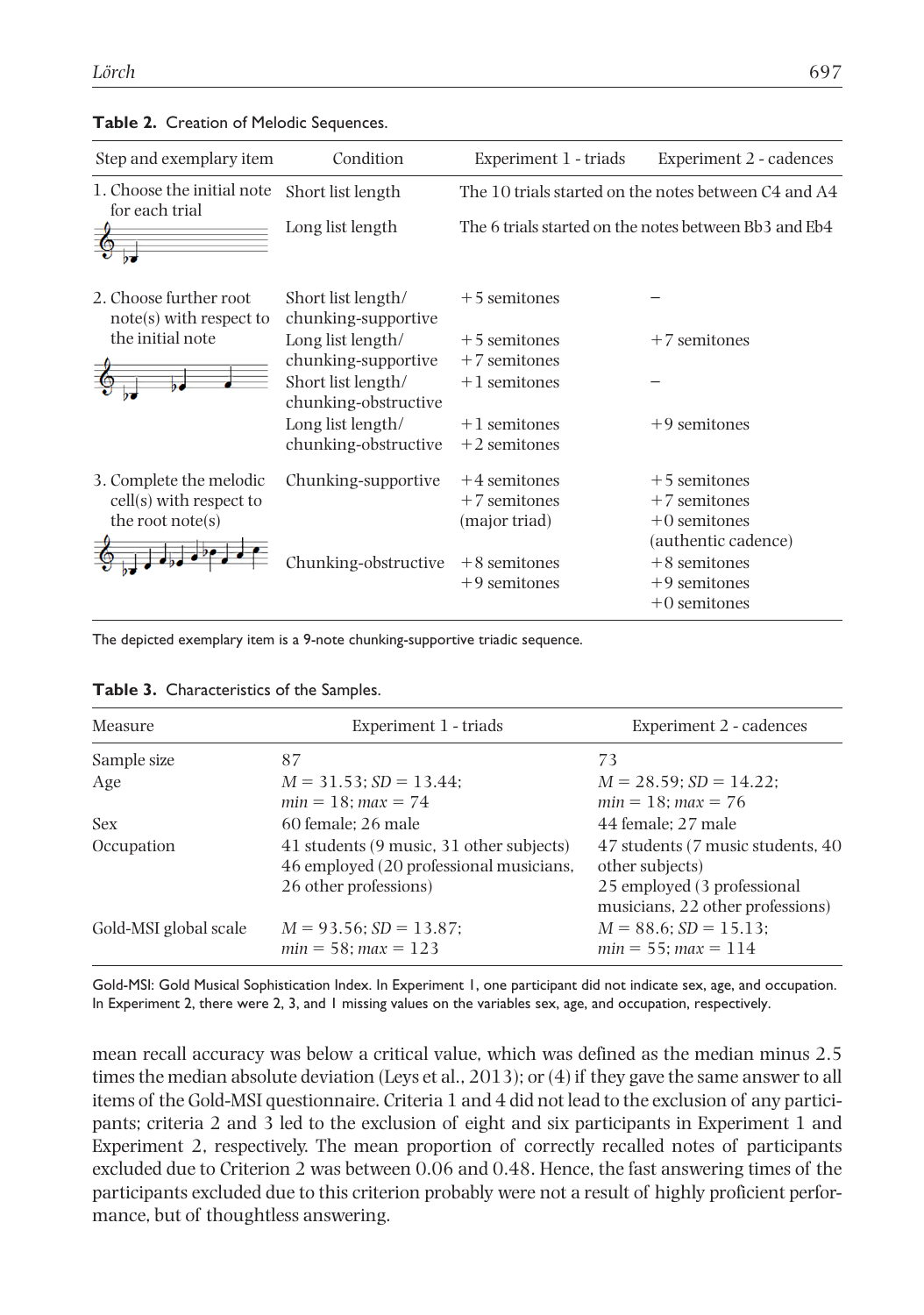| Experiment 1 - triads |            |                         |                          | Experiment 2 - cadences |            |                         |                          |
|-----------------------|------------|-------------------------|--------------------------|-------------------------|------------|-------------------------|--------------------------|
| List<br>length        | Measure    | Chunking-<br>supportive | Chunking-<br>obstructive | List<br>length          | Measure    | Chunking-<br>supportive | Chunking-<br>obstructive |
| 6-note                | <b>PCN</b> | 0.87(0.34)              | 0.73(0.45)               | 4-note                  | <b>PCN</b> | 0.91(0.29)              | 0.87(0.34)               |
|                       | PCC        | 0.78(0.41)              | 0.57(0.49)               |                         | <b>PCC</b> | 0.80(0.40)              | 0.73(0.45)               |
|                       | <b>PTE</b> | 0.07(0.26)              | 0.16(0.37)               |                         | <b>PTE</b> | 0.06(0.24)              | 0.09(0.29)               |
| 9-note                | <b>PCN</b> | 0.77(0.42)              | 0.64(0.48)               | 8-note                  | <b>PCN</b> | 0.64(0.48)              | 0.57(0.49)               |
|                       | PCC        | 0.69(0.46)              | 0.50(0.50)               |                         | <b>PCC</b> | 0.47(0.50)              | 0.37(0.48)               |
|                       | <b>PTE</b> | 0.08(0.27)              | 0.15(0.36)               |                         | <b>PTE</b> | 0.18(0.38)              | 0.23(0.42)               |

**Table 4.** Descriptive Data of the Serial Recall Task.

Means and standard deviations of the proportion of correctly recalled notes (PCN), the proportion of correctly recalled melodic cells (PCC), and the proportion of transitional errors (PTE).



**Figure 1.** Proportion of Correctly Recalled Notes at Each Serial Position.

#### *Recall accuracy*

The analysis of the present experiment used three measures, namely (1) the proportion of correctly recalled notes (PCN), (2) the proportion of correctly recalled melodic cells (PCC), and (3) the proportion of transitional errors (PTE). A melodic cell was defined as being correctly recalled if all of its notes were recalled at their correct serial positions. The PTE describes the proportion of errors at a certain serial position given correct recall at the previous serial position (Johnson, 1966). Table 4 shows descriptive data for these three measures. The table shows that, descriptively, the recall of notes and melodic cells was more accurate and the PTE smaller in chunking-supportive sequences and in short list length conditions.

Figure 1 depicts serial position curves, that is, the proportion of correctly recalled notes at each serial position. The plots indicate the typical primacy and recency effects (Oberauer, 2003). Most interestingly, the shape of the curves in chunking-supportive and chunkingobstructive conditions were similar in both experiments. They were shifted vertically, but except for minor divergences in 6-note triadic sequences, their overall contour was basically identical.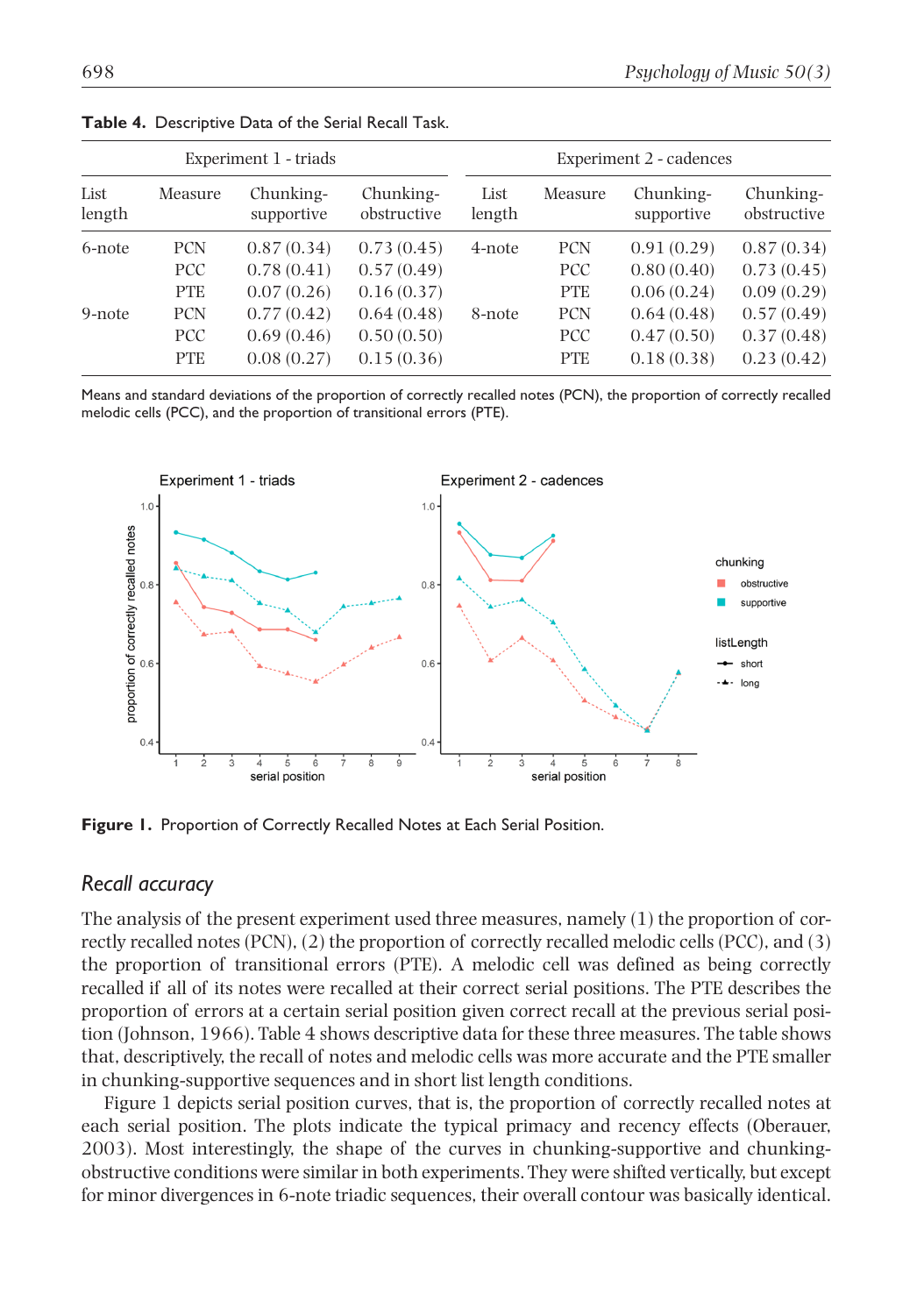

**Figure 2.** Proportion of Transitional Errors at Each Serial Position. In Experiment 1, Melodic Cells Started at Positions 1, 4, and 7; In Experiment 2, They Started at Positions 1 and 5.

This suggests that the cognitive processes involved in recall were similar between conditions, but that chunking-supportive items allowed a more parsimonious memory representation.

#### *Group boundaries*

To investigate how notes were grouped in memory, I examined the PTE in more detail. This measure indicated how dependent the recall of a note at a certain serial position was on the recall of its predecessor. Therefore, the PTE was not defined for the first serial position. Two aspects of this measure are of importance, namely, its level and its local extrema across serial positions. Concerning the level of the PTE, 0.5 denotes an important threshold. If the PTE is at 0.5, this indicates that the probability of an error at a certain serial position is at chance level given the previous item is recalled. In other words, the recall probabilities of the two items are independent of each other. If the PTE is above or below 0.5, this indicates a dependency between items: given the recall of the previous item, the proportion of error is more or less likely than chance level, respectively. In the context of chunking, a PTE below 0.5 is most crucial, as it indicates a chaining or grouping of items in memory. The second important aspect of the PTE is its local maximum or minimum across serial positions. Such an extremum at a certain serial position indicates that the respective item is especially independent or dependent of the recall of its predecessor. This indicates how items were grouped during encoding (Gilchrist, 2015).

Figure 2 depicts the PTE across serial positions. The plot indicates that the PTE did not exceed 0.5, that is, given the recall of a note, the recall of the following was more probable than chance. Apparently, the notes of the melodies were not represented in memory individually, but were chained to their predecessors. In addition, in chunking-supportive sequences, the PTE had its local maximum at the first note of melodic cells. This suggests that the recall of the first note of a melodic cell was less dependent on the recall of the previous note in chunking-supportive sequences, which can be interpreted as evidence for the encoding of melodic cells as units.

Last, the local minima in the chunking-obstructive conditions systematically occurred at the last note of semitone pairs across both experiments and list length conditions. Table 1 shows that semitone pairs were present in the chunking-obstructive condition of Experiment 1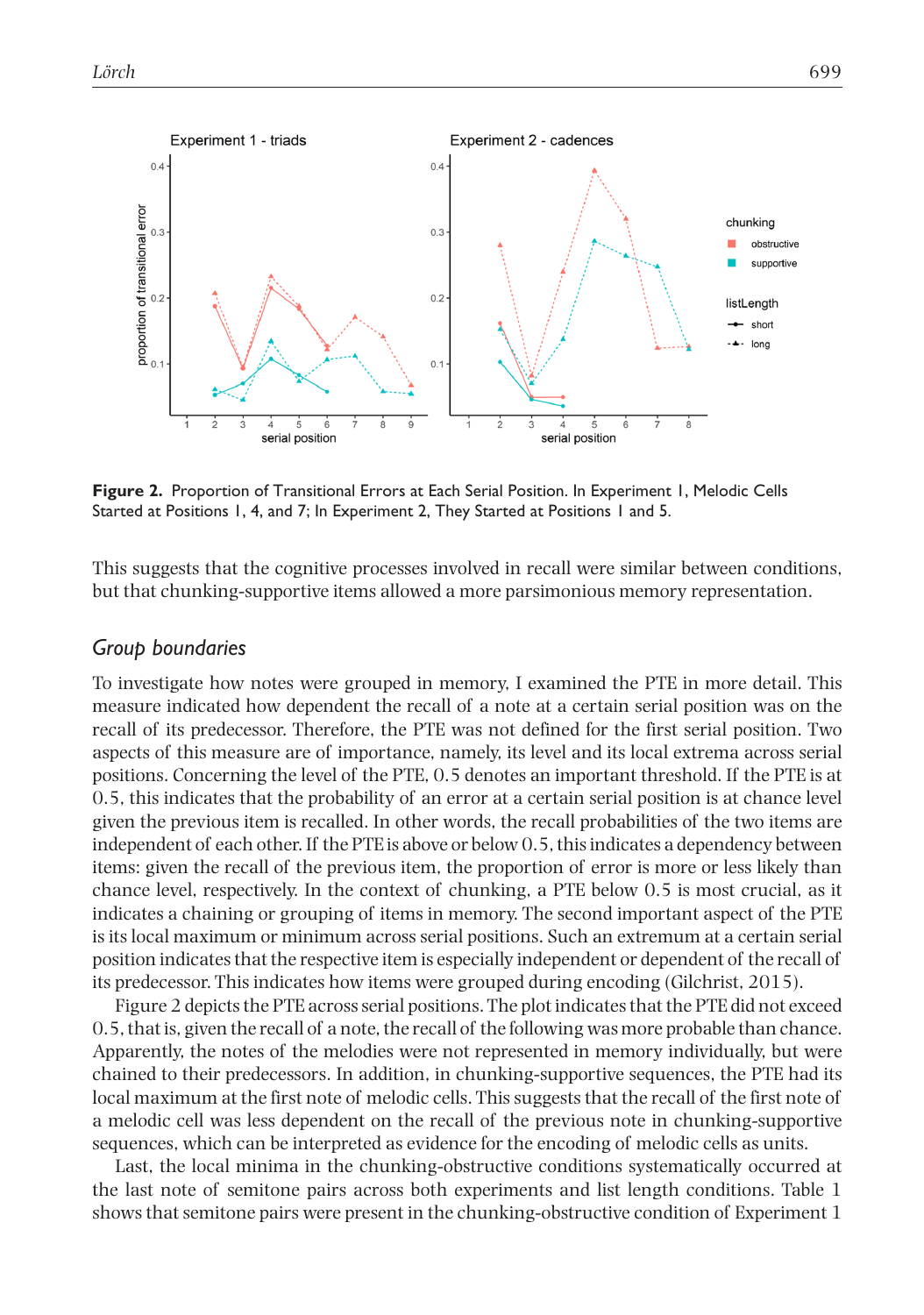

**Figure 3.** The Relation of Recall Accuracy and Gold-MSI Global Scale Score, Shown Separately for the Crossed Factors Tonal Structure and List Length.

at serial positions 2–3, 5–6, and 8–9 and in Experiment 2 at serial positions 2–3 and 6–7. In Figure 2, we see that in Experiment 1, the curve in the chunking-obstructive condition has its local minimum at positions 3, 6, and 9 and in Experiment 2 at positions 3 and 7. This means that the recall of the second note of a semitone pair was especially dependent on the recall of its predecessor, which can be interpreted as evidence that semitone pairs were encoded as units.

## *The interaction of musical experience with tonal structure*

The main theoretical assumption of this study is that the recall advantage in chunking-supportive sequences is more pronounced for more experienced participants. Figure 3 depicts the relation of the Gold-MSI global scale score, which was the indicator of musical experience, and recall accuracy in chunking-supportive and chunking-obstructive sequences across both list length conditions. The plots show that there was an overall positive relationship of musical experience and recall accuracy. Unexpectedly, the plot suggests a three-way interaction between musical experience, tonal structure, and list length. The plots show that the pattern of interaction between musical experience and tonal structure varied across levels of the factor list length. Lastly, we see that the data points crowd at the top of the plot, which means that many participants solved the task with perfect or near-perfect accuracy. This pattern is more pronounced in Experiment 1. In Experiment 2, it rather seems to concern the short list length condition.

## *Mixed logistic regression modeling*

In the mixed logistic regression analysis, the dependent measure was a variable indicating whether a note was recalled at the correct serial position or not  $(0/1)$ . Predictors were the factors tonal structure (chunking-supportive vs. chunking-obstructive) and list length (short vs. long), the numerical variables serial position and Gold-MSI global scale score, and an interaction between Gold-MSI global scale score and tonal structure. By-participant random intercepts were used as random effects. The Gold-MSI score was scaled and centered. The serial position was included as an integer variable starting at zero for the first serial position.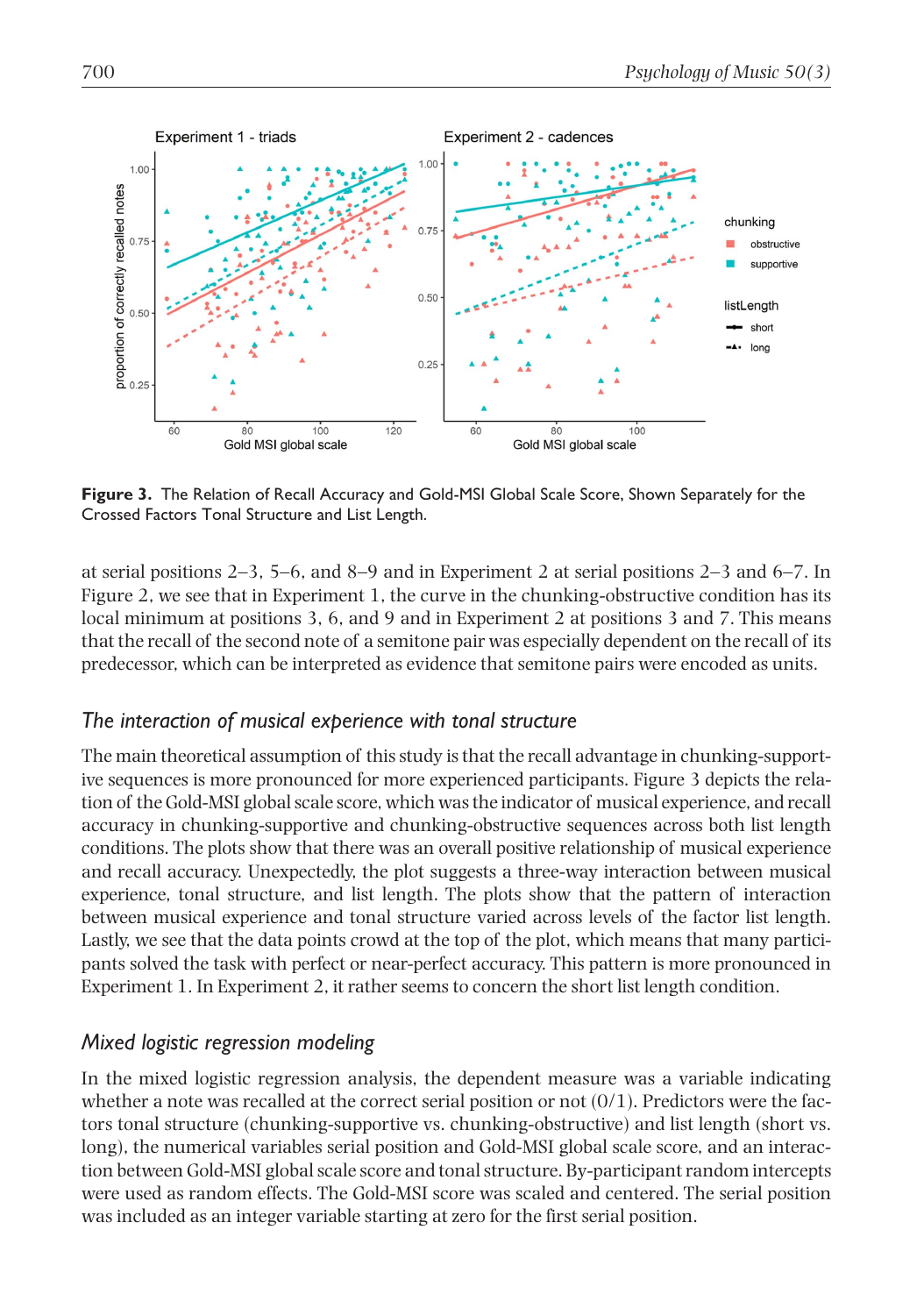|                                                              | Experiment 1 - triads<br>$\triangle AIC = 1.074$<br>$\chi^2(8) = 1,089.4$<br>p < .001 |      |          | Experiment 2 - cadences<br>$\triangle AIC = 1.899$<br>$\chi^2(8) = 1,915.5$<br>p < .001 |      |          |
|--------------------------------------------------------------|---------------------------------------------------------------------------------------|------|----------|-----------------------------------------------------------------------------------------|------|----------|
| Comparison with null model                                   |                                                                                       |      |          |                                                                                         |      |          |
| Parameter                                                    | Estimate                                                                              | SE   | z value  | Estimate                                                                                | SE   | z value  |
| Intercept                                                    | $1.54***$                                                                             | 0.12 | 12.54    | $2.76***$                                                                               | 0.15 | 17.90    |
| Long list length                                             | $-0.34***$                                                                            | 0.05 | $-6.48$  | $-1.60***$                                                                              | 0.08 | $-19.14$ |
| Gold-MSI score                                               | $0.56***$                                                                             | 0.12 | 4.64     | $0.60***$                                                                               | 0.15 | 3.99     |
| Chunking-supportive                                          | $1.22***$                                                                             | 0.06 | 18.78    | $0.42***$                                                                               | 0.10 | 4.17     |
| Serial position                                              | $-0.11***$                                                                            | 0.01 | $-12.98$ | $-0.22***$                                                                              | 0.01 | $-17.36$ |
| Long list length by Gold-MSI score                           | 0.02                                                                                  | 0.05 | 0.35     | $-0.27***$                                                                              | 0.08 | $-3.51$  |
| Chunking-supportive by long list length                      | $-0.38***$                                                                            | 0.08 | $-4.51$  | $-0.06$                                                                                 | 0.12 | $-0.50$  |
| Chunking-supportive by Gold-MSI score                        | $0.32***$                                                                             | 0.06 | 5.07     | $-0.12$                                                                                 | 0.09 | $-1.30$  |
| Chunking-supportive by long list length<br>by Gold-MSI score | $-0.17*$                                                                              | 0.08 | $-2.05$  | $0.32**$                                                                                | 0.11 | 2.90     |

**Table 5.** Model Comparison as Well as Estimates, Standard Errors (*SE*), and *z* Values for the Parameters of the Mixed Logistic Regression Models.

The Gold-MSI score was scaled and centered; the predictor serial position was an integer variable starting at zero. AIC: Akaike information criterion; *SE*: standard error; Gold-MSI: Gold Musical Sophistication Index.  $*_{p}$  < .05;  $*_{p}$  < .01;  $*_{p}$  < .001.

As a first step in the analysis, I checked if a three-way interaction between Gold-MSI global scale score, tonal structure, and list length improved model fit. Compared to the models with a two-way interaction between Gold-MSI global scale score and tonal structure, the models with a three-way interaction had a superior fit to the data in both experiments (Experiment 1: ΔAIC  $= 15$ ,  $\chi^2(3) = 21.287$ ,  $p < .001$ ; Experiment 2:  $\Delta AIC = 8$ ,  $\chi^2(3) = 14.46$ ,  $p < .01$ ). Accordingly, the models with three-way interaction were employed in subsequent analyses. As a next step, I checked the parameter estimates of these theoretically meaningful models and compared their model fit with the respective null models that included only by-participant random intercepts. The results are depicted in Table 5. In both experiments, the theoretically meaningful models showed a highly superior fit to the data than the null model. All predictors were significant, except for the two-way interaction terms in Experiment 2.

Parameter estimates in logistic regression models are commonly transformed from the logodds scale to the probability scale in order to interpret them. However, as this transformation is non-linear, it might distort the interactional pattern indicated by the model (Wagenmakers et al., 2011). Accordingly, neither the parameter estimates of the model nor common post hoc tests provide valid information on the pattern of interaction on the probability scale.

## *Analyzing the interaction with bootstrapping*

As a solution to this problem, I decided to use bootstrapping (Mooney & Duval, 2006). This allowed to obtain a distribution of parameter estimates on the probability scale and thus, to estimate how the interaction of Gold-MSI global scale score and tonal structure on the probability scale varied across levels of the factor list length. The results of this analysis, that is, the means and standard deviations of the slopes of the Gold-MSI score on the probability scale in the four conditions are depicted in Figure 4.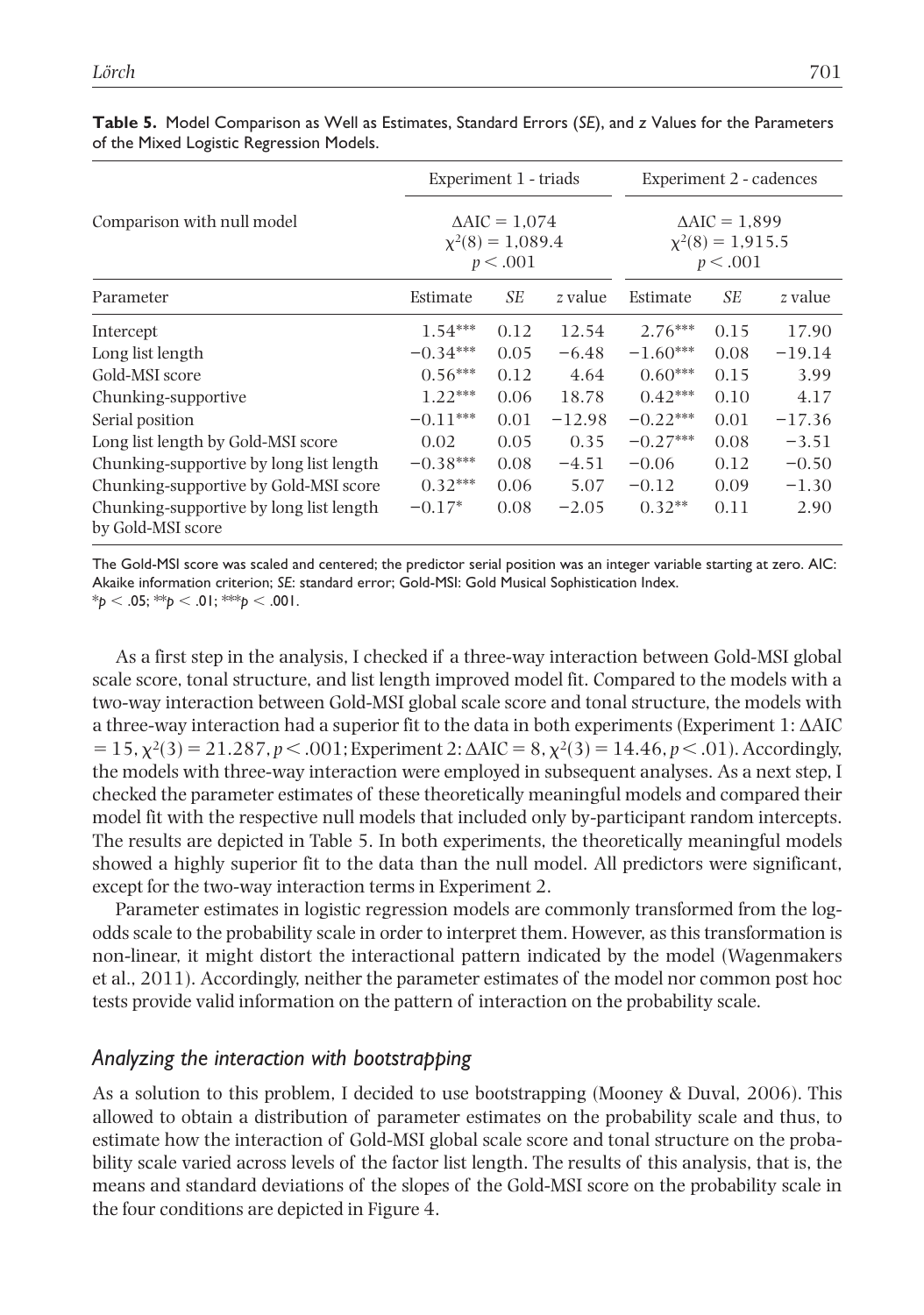

**Figure 4. Predicted Pattern of Interaction on the Probability Scale**.

Captions indicate the means and standard deviations of the slopes of the Gold-MSI global scale score on the probability scale obtained by bootstrapping.

In Experiment 1, the bootstrapping analysis indicated that on the probability scale, there was no three-way interaction, but merely main effects. The slopes of the Gold-MSI global scale score varied slightly, but the distributions of the slopes that were obtained by bootstrapping largely overlapped. This means that there was no significant variation in the slopes across conditions. As expected, more experienced participants were predicted to solve the task more accurately: for an increase of 1 standard deviation in the Gold-MSI global scale score, the model predicted an increase of 0.10 to 0.12 in the proportion of correctly recalled notes. The expected main effect of the factor tonal structure was also supported by the analysis. According to the model, the proportion of correctly recalled notes increased by 0.1 for chunking-supportive sequences compared to chunking-obstructive sequences. Last, the model indicated that 6-note sequences were recalled more accurately than 9-note sequences, with the proportion of correctly recalled notes differing by 0.05.

In Experiment 2, on the contrary, the significant three-way interaction on the log-odds scale did translate to the probability scale. The way in which tonal structure was predicted to interact with the Gold-MSI global scale score varied across levels of the factor list length. It becomes apparent that the hypothesized interaction was supported in the long list length condition. While the model indicated that 8-note chunking-supportive sequences were recalled more accurately overall, an increase of 1 standard deviation in the Gold-MSI global scale score was predicted to increase the proportion of correctly recalled notes additionally by 0.03. In the short list length condition, the predicted interaction was in the opposite direction than hypothesized. The advantage in 4-note chunking-supportive sequences was predicted to decrease by 0.04 with an increase of 1 standard deviation in the Gold-MSI global scale score.

## **Discussion**

The main idea of a chunking mechanism in human information processing is that "material to be encoded is automatically analyzed for structure and redundancy, and compressed as much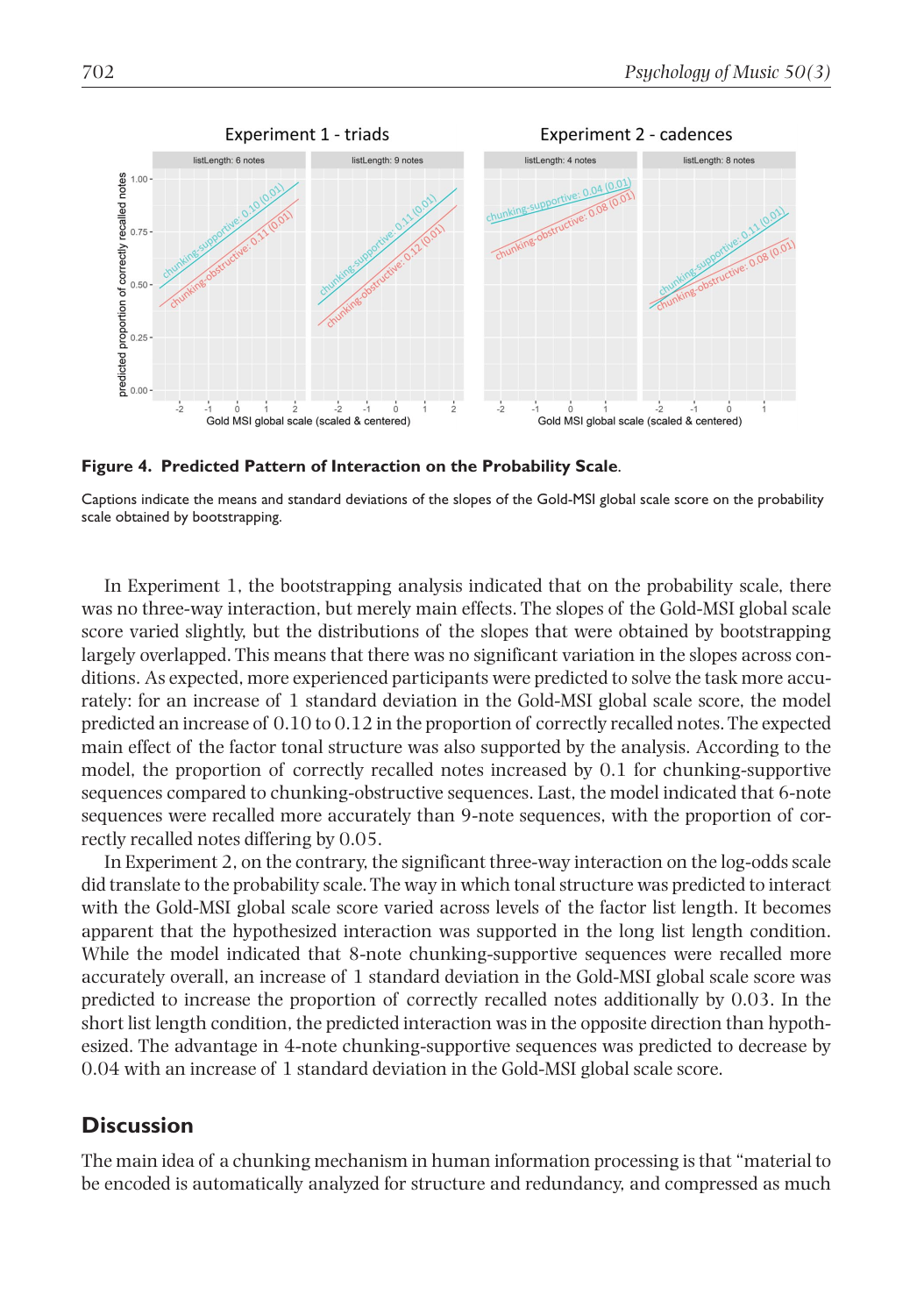as each pattern allows" (Mathy & Feldman, 2012, p. 357). In the processing of musical information, chunking has been found to depend on the presence of systematic tonal structures (Deutsch, 1980). In the present study, I tested two features of tonally structured melodic sequences which I expected to support chunking, namely, the presence of a clear tonal context and of melodic cells with a clear label. By testing these features, I aimed to deepen the understanding of what constitutes a "good melody" (Halpern & Bower, 1982) or a "musically wellformed note pattern" (Kalakoski, 2007).

In two experiments, participants had to recall the note names of musical note symbols that were presented visually and sequentially. In Experiment 1, the sequences of notes consisted of three-note triads; in Experiment 2, they consisted of four-note cadences. All note sequences had a systematic tonal structure, but it was varied if this structure supported or obstructed chunking. In chunking-supportive sequences, the notes formed major triad arpeggios (Experiment 1) or authentic cadences (Experiment 2) from a single diatonic key. Chunkingobstructive sequences consisted of notes from multiple non-diatonic keys which formed melodic cells with an unclear label. In addition, the length of melodic sequences was varied. The general musical sophistication scale of the Gold-MSI questionnaire, which was used as an indicator of participants' level of musical experience, showed that the sample in both experiments was highly experienced.

I hypothesized that information compression would be superior in chunking-supportive sequences and hence, that they would be recalled more accurately than chunking-obstructive sequences. In addition, I expected information compression to be superior for more experienced participants. Therefore, I assumed them to recall melodic sequences more accurately and to benefit additionally from the presence of chunking-supportive tonal structures.

### *The influence of tonal structure on chunking processes*

In summary, the data of the present experiment largely supported this hypothesis. Throughout both experiments, analyses showed a clear recall advantage for chunking-supportive sequences. In 8-note cadential sequences, the hypothesized interaction of musical experience and tonal structure was found. Moreover, the pattern of transitional errors supported the notion that participants grouped the sequences into melodic cells in chunking-supportive sequences. In these sequences, the PTE showed a local maximum at the first note of melodic cells. This means that the recall of the first note of a melodic cell was less dependent on the recall of the previous note, which can be interpreted as marking the beginning of a group in memory. Overall, there was a larger PTE in chunking-obstructive sequences. It appears that the recall of a note in these sequences was generally less dependent of the recall of the previous note, marking a less reliable grouping of notes during encoding.

These findings need to be interpreted on the background that *all* melodic sequences were systematically structured. Both chunking-supportive and chunking-obstructive sequences were created based on rules extending root notes with fixed intervals to form melodic cells. The fact that chunking-supportive sequences nevertheless were recalled more accurately and grouped into melodic cells more reliably suggests that indeed, certain systematic tonal structures are more beneficial for chunking than others. Combining the present findings with the ones by Deutsch (1980), the following general claim on chunking in music processing can be made: A melodic sequence can be chunked more efficiently if it has a systematic tonal structure than if it has a random tonal structure. Given a melody has a systematic tonal structure, it can be chunked more efficiently if it resides in a clear tonal context and contains melodic cells with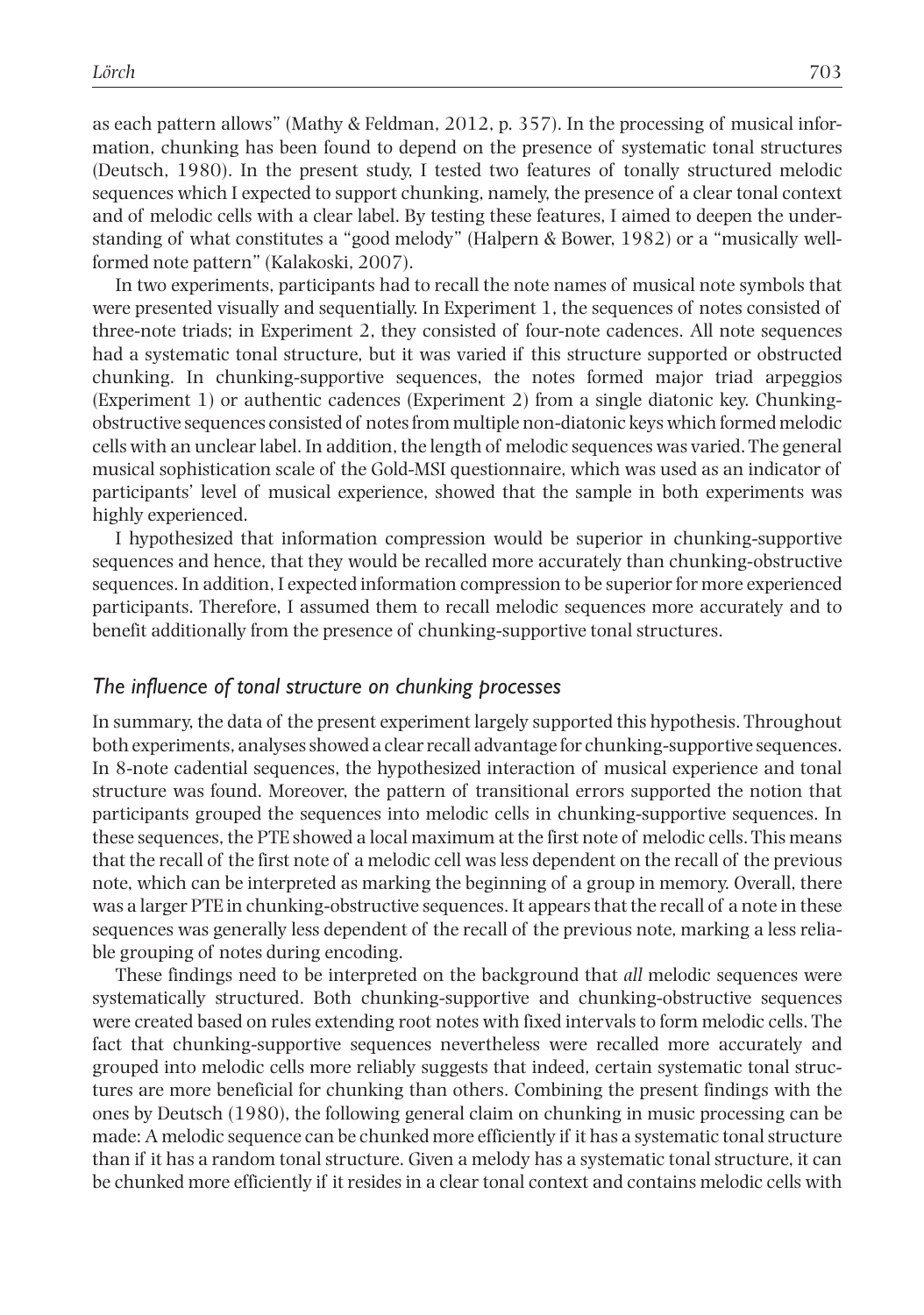clear labels. Future studies might verify this claim by using random, systematically illstructured and systematically well-structured melodic sequences in the same experiment.

The present results are in line with the findings by Halpern and Bower (1982) and Kalakoski (2007) that visually presented note sequences with a well-formed musical structure are recalled more accurately. In addition, the present work provided an explicit definition of what might characterize such a well-formed melodic sequence, namely that (1) it starts on the root note of a major scale and contains only notes from that scale and that (2) the notes form melodic cells with clear labels such as major triads. Based on this insight, future studies might develop and test further possible characteristics of well-formedness in musical stimuli.

In contrast to these expected findings, though, the regression models revealed that the interaction between musical experience and tonal structure varied across experiments and levels of the factor list length. In Experiment 1, musical experience did not interact with tonal structure. In short sequences of Experiment 2, the pattern was in the opposite direction than expected: the difference in recall accuracy between chunking-supportive and chunking-obstructive sequences decreased for more experienced participants.

The high level of musical experience of the samples provides a possible explanation for these unexpected effects. Both the recall test as well as the hypotheses were generated with reference to a sample containing novice and intermediate musicians. The sample, though, actually contained intermediates and professionals. This might have influenced the results in two ways. First, it might have had an impact on how participants encoded the note sequences. Second, it might have caused a statistical artifact, that is, a ceiling effect.

Concerning the former, it might be assumed that a pronounced level of musical experience enables to encode note sequences in terms of intervals. By encoding intervals instead of notes, highly experienced participants in the present study might have detected the systematic structure of chunking-obstructive sequences. As a result, they would have needed to recall merely the first note and then would have been able to derive the whole sequence. This might have mitigated the differences in recall accuracy between the conditions.

This logic provides a plausible explanation for the reversed interactional pattern in short cadential sequences. These sequences had a rather simple structure as they were only four notes long and as the last note was identical to the first note. Accordingly, in this condition, it seems likely that highly experienced participants recognized the systematic structure of both chunking-supportive and chunking-obstructive sequences, recalling them equally accurate. In addition, the encoding of melodies in terms of intervals would account for the finding that participants seem to have built groups of semitones in chunking-obstructive sequences as indicated by the transitional error plots.

Moreover, it might be argued that the high level of musical experience enabled most participants to detect the presence of major triads and authentic cadences. The main idea of chunking is that a certain threshold of experience is needed to recognize meaningful structures and use them for encoding. If most of the participants of a sample are above this threshold, the advantage in well-structured stimuli does not vary with experience and no interaction is found. This might be the reason for the missing interaction in triadic sequences. The transitional error profiles in Figure 2 imply that the encoding of triads in chunking-supportive sequences was prevalent across the whole sample.

Using questionnaires, structured interviews, or think-aloud protocols to collect data on participants' self-reported encoding strategies might have helped to interpret the recall data in the present experiment. Future studies might collect such data in recall tasks to check if participants recognized the systematic structure of control stimuli and if they detected the presence of melodic cells and used them as an aid to memory.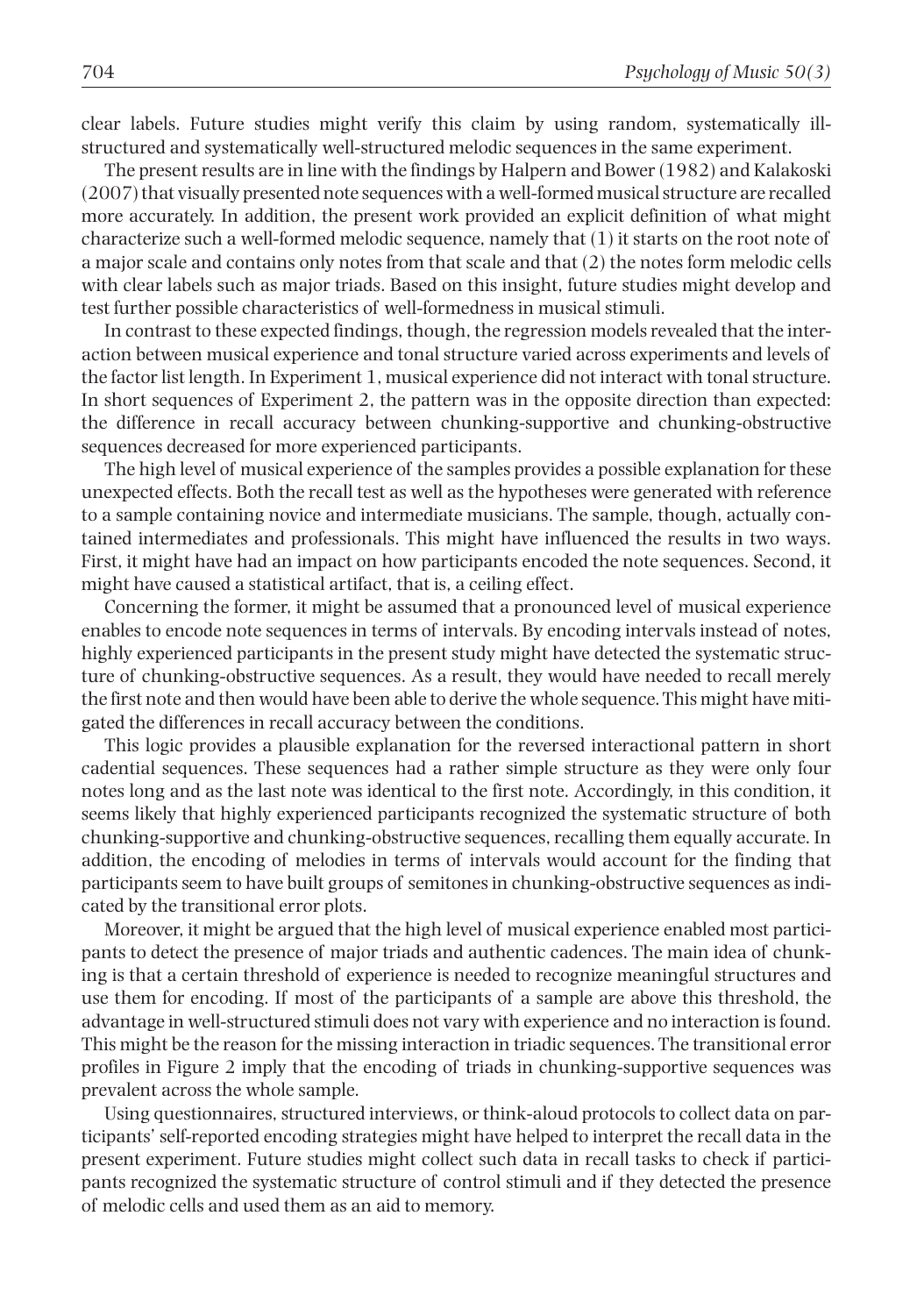Lastly, both the missing as well as the reversed interaction could be a statistical artifact resulting from a ceiling effect. Ceiling effects lead to the loss of information on the true difference between data points and thereby cause the intercept of regression lines to increase and the slope to decrease (McBee, 2010). I expected a pattern of interaction in which the top regression line has a similar intercept but a steeper slope than the bottom regression line. If the intercept of the top line in such a pattern would increase and the slope would decrease due to a ceiling effect, this would lead to the lines being parallel and eventually, to a reversal of the interactional pattern.

Figure 3 supports the notion that the pattern of interaction was influenced by a ceiling effect. The data points in both plots crowd at the top, that is, multiple participants reached perfect or near-perfect recall in all sequences of one condition. In Experiment 1, we see that perfect or near-perfect recall rather occurred for highly experienced participants in chunkingsupportive sequences. Thus, information on the true difference between chunking-supportive and chunking-obstructive sequences was lost for highly experienced participants. This might have caused the regression lines of the chunking-supportive conditions to have a larger intercept and a flatter slope and hence to be parallel to the regression lines in the chunking-obstructive conditions.

In Experiment 2, perfect recall apparently occurred in short sequences and across a wider range of Gold-MSI scores. Therefore, information was lost on the difference between 4-note chunking-supportive and chunking-obstructive sequences for participants of various experience levels. However, chunking-supportive sequences seem to have been affected to a larger extent than chunking-obstructive ones. Thus, it can be concluded that the regression lines of both short chunking-supportive and short chunking-obstructive sequences were affected by the ceiling effect but that the impact was more extreme for chunking-supportive sequences causing the interactional pattern to reverse.

To check if this explanation is valid, future studies might recruit a sample that contains musicians of lower musical experience or might increase the difficulty of the task by introducing longer sequences or shorter presentation times. Both means should lead to a positive interaction between musical experience and well-formed musical structure. As a control condition, researchers might even recruit a group of non-musicians, that is, participants who cannot read notes at all. As these participants would rely on encoding notes in a visual rather than musical manner, comparing their recall to the one of musicians would allow to ensure that musicians actually encode the notes as musical information.

Ceiling effects generally occur if the difficulty of a task is too low, given a certain level of experience of the participants. One factor that influences task difficulty is list length. It has long been known that recall accuracy decreases for longer lists (Strong, 1912). In the present study, though, a ceiling effect seems to have occurred in 9-note triadic sequences, but does not seem to have occurred in 8-note cadential sequences. Hence, we need to consider further factors that might have influenced difficulty in the present experiment. One of these potential factors is chunking. If the features of a task enable highly effective chunking processes, recall accuracy increases; the task becomes easier. Therefore, I deem it crucial to discuss in greater detail how specific features of the two experiments, that is, the specific combinations of type, size, and number of melodic cells, might have influenced chunking processes.

#### *The detection of melodic cells*

In planning the present study, I assumed that the presence of chunking-supportive tonal structures would be the only feature of the sequences that influences chunking processes. Triads,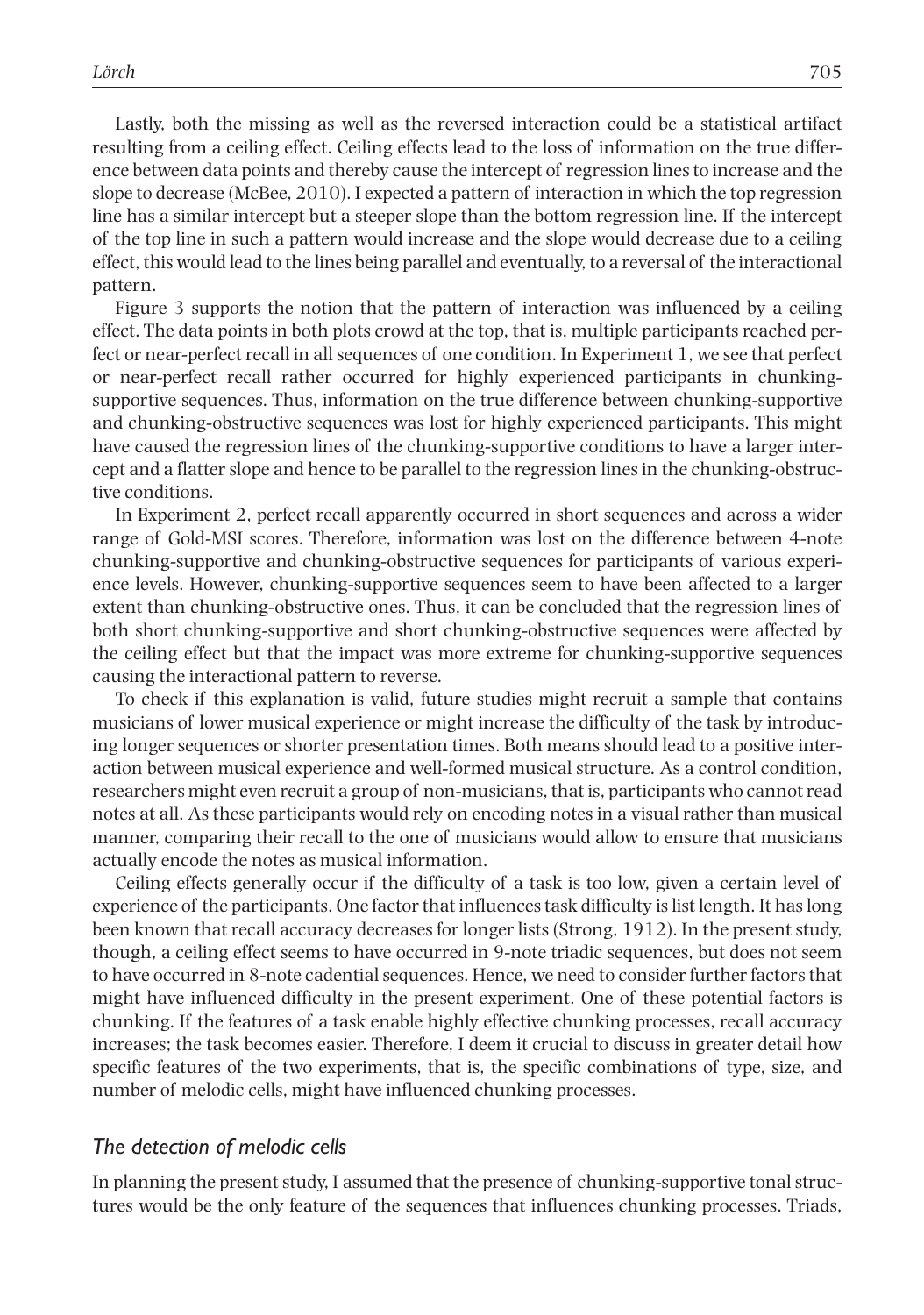cadences, and different list lengths were introduced merely to increase the validity of the findings. I sought to prove my theoretic idea in various contexts. However, chunking processes apparently were influenced in a complex manner by the specific combinations of triads, cadences, and list lengths.

The detection of melodic cells with clear labels was crucial for chunking in the present experiments, as it enabled the representation of multiple notes with a single label. The ease of detecting a melodic cell, though, might depend on its type. Major triads, for example, might appear more frequently throughout a musical piece, as authentic cadences commonly are used only at the end of a phrase. Therefore, major triads might be more readily available in memory and hence easier to detect. This provides one explanation why there was a ceiling effect in 9-note triadic sequences, but not in 8-note cadential sequences.

Another factor that might influence the ease of detecting a melodic cell is its size. There is evidence that humans tend to build groups of three elements in memory (Allen & Crozier, 1992). This tendency might make it more difficult to detect melodic cells that consist of more than three notes. Last, the type and number of melodic cells might jointly influence how easy melodic cells can be detected. In other words, for some types of melodic cells, it might be especially difficult to detect their presence if they appear repeatedly. In the present study, several findings suggest that authentic cadences were especially difficult to detect in 8-note sequences. Both the PTE and the proportion of recalled notes suddenly changed at the fifth serial position, indicating a less accurate recall and a less reliable grouping in the second authentic cadence. As cadences are structures that are mainly used to end a melodic phrase, a sequence of multiple cadences directly following each other might be rather rare in Western tonal music. In addition, contour changes were not coherent with the beginning of melodic cells in 8-note cadential sequences. Both aspects might have contributed to the difficulty of detecting authentic cadences in 8-note sequences. Unfortunately, the size, number, and type of melodic cells were confounded in the present experiments and the samples differed in their characteristics. Hence, we cannot know how these factors individually affected chunking processes. However, my considerations might provide valuable impulses for future studies.

## **Limitations and conclusion**

One aspect that limits the scope of the present study is that it was administered as an online experiment. This entails the danger that participants were not concentrated or that they did not follow experimental instructions. For example, participants might have cheated by writing down memoranda during presentation. However, the present study used a within-participants design. Chunking-supportive as well as chunking-obstructive sequences were presented in random order. Cheating or being distracted would have had the same effect on both types of sequences, reducing the difference between them. The fact that there was a clear recall advantage in chunking-supportive sequences provides a strong argument that participants completed the task as instructed.

In summary, the main effect of tonal structure in Experiment 1, the hypothesized interaction in the long list condition of Experiment 2, and the pattern of transitional errors support the notion that chunking in melodic processing is fostered by the presence of a clear tonal context and of melodic cells with clear labels. In addition, the ease of detecting melodic cells might be jointly influenced by the type, size, and number of melodic cells. Future studies can build upon this work by disentangling how these factors influence information compression individually.

Chunking is a cognitive process that depends on the specifics of the domain in which it occurs. Thus, it is most crucial to conceive it within the regularities and constraints of that domain. Only by revealing how these regularities and constraints are utilized by the memory system to compress information, we can develop a nuanced understanding of the chunking phenomenon.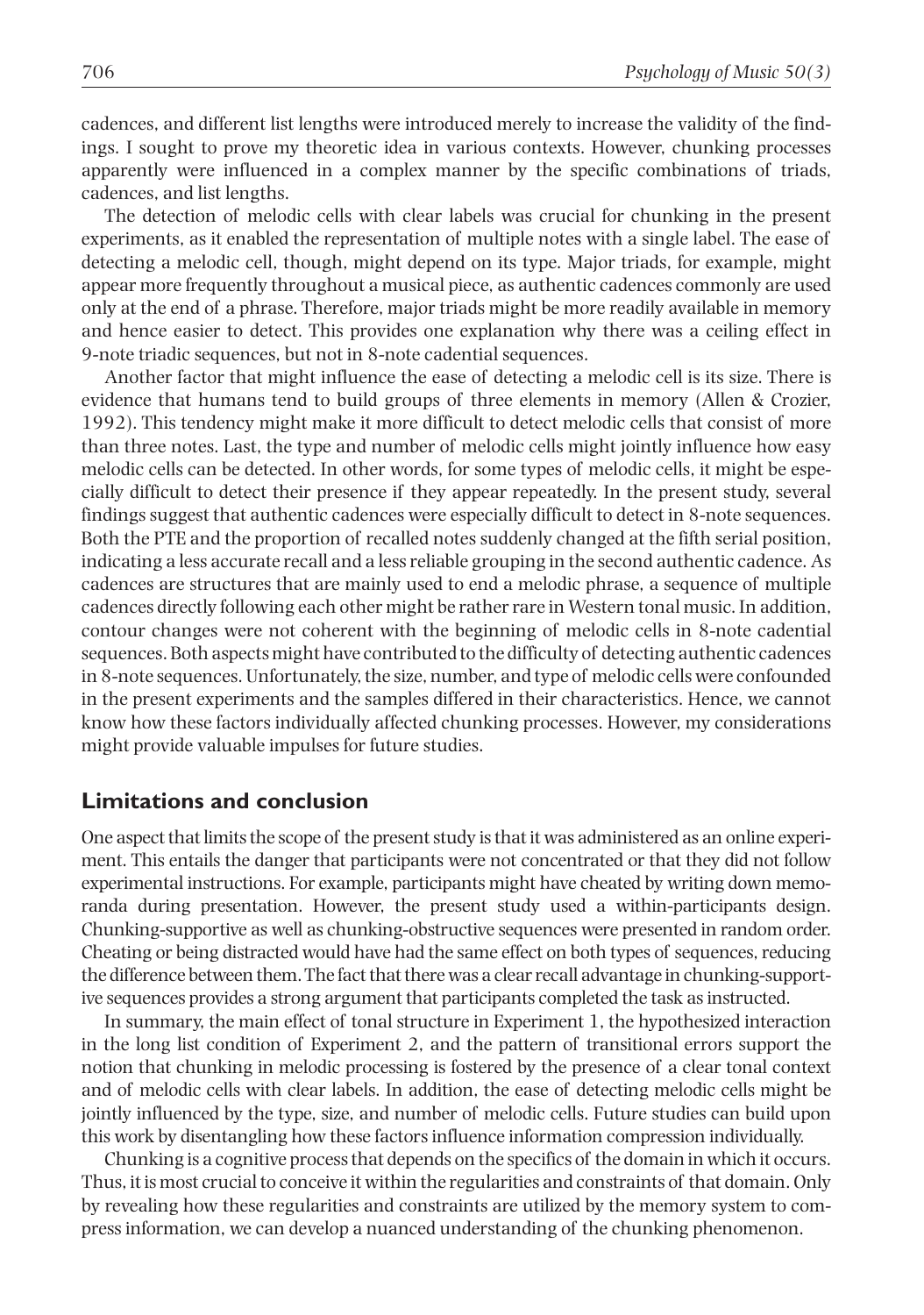### **Authors' note**

Parts of this work were presented at the conference of the German Society for Music Psychology (DGM) in Eichstätt, Germany, September 2019, and at the Conference of Experimental Psychologists (TeaP) in London, United Kingdom, April 2019. The studies were preregistered on aspredicted.org. The preregistrations can be found under<https://aspredicted.org/rz6qt.pdf> and <https://aspredicted.org/xn2my.pdf>.

### **Acknowledgements**

I want to thank Stefan Münzer, Erkki Huovinen, and the participants of my seminar "Experimentalpraktikum 2018" for their support of this research.

### **Funding**

The author(s) disclosed receipt of the following financial support for the research, authorship, and/or publication of this article: This work was supported by the University of Mannheim's Graduate School of Economic and Social Sciences.

## **ORCID iD**

Lucas Lörch **b** <https://orcid.org/0000-0002-5665-3313>

### **Supplemental material**

Supplemental material for this article is available online and comprises stimuli, datasets and analysis code.

## **References**

- Allen, P. A., & Crozier, L. C. (1992). Age and ideal chunk size. *Journal of Gerontology*, *47*(1), 47–51. <https://doi.org/10.1093/geronj/47.1.p47>
- Bharucha, J. J. (1987). Music cognition and perceptual facilitation: A connectionist framework. *Music Perception: An Interdisciplinary Journal*, *5*(1), 1–30.
- Bigand, E., & Poulin-Charronnat, B. (2016). Tonal cognition. In S. Hallam, I. Cross, & M. Thaut (Eds.), *Oxford library of psychology: The Oxford handbook of music psychology* (2nd ed., pp. 59–71). Oxford University Press.
- Boltz, M. (1991). Some structural determinants of melody recall. *Memory & Cognition*, *19*(3), 239–251. <https://doi.org/10.3758/BF03211148>
- Bregman, A. S. (1990). *Auditory scene analysis: The perceptual organization of sound*. MIT Press.
- Croonen, W. L. M. (1991). Recognition of tone series containing tonic triads. *Music Perception: An Interdisciplinary Journal*, *9*(2), 231–250.<https://doi.org/10.2307/40285530>
- Cuddy, L. L., Cohen, A. J., & Miller, J. (1979). Melody recognition: The experimental application of musical rules. *Canadian Journal of Psychology*, *33*(3), 148–157. <https://doi.org/10.1037/h0081713>
- Deutsch, D. (1980). The processing of structured and unstructured tonal sequences. *Perception & Psychophysics*, *28*(5), 381–389.
- Deutsch, D. (2013). Grouping mechanisms in music. In D. Deutsch (Ed.), *The psychology of music* (3rd ed., pp. 183–248). Academic Press.<https://doi.org/10.1016/B978-0-12-381460-9.00006-7>
- Dewar, K. M., Cuddy, L. L., & Mewhort, D. J. (1977). Recognition memory for single tones with and without context. *Journal of Experimental Psychology: Human Learning and Memory*, *3*(1), 60–67.
- Dowling, W. J. (1973). Rhythmic groups and subjective chunks in memory for melodies. *Perception & Psychophysics*, *14*(1), 37–40.<https://doi.org/10.3758/BF03198614>
- Gilchrist, A. L. (2015). How should we measure chunks? A continuing issue in chunking research and a way forward. *Frontiers in Psychology*, *6*: 1456.<https://doi.org/10.3389/fpsyg.2015.01456>
- Gobet, F., Lloyd-Kelly, M., & Lane, P. C. R. (2016). What's in a name? The multiple meanings of "chunk" and "chunking." *Frontiers in Psychology*, *7*: 102.<https://doi.org/10.3389/fpsyg.2016.00102>